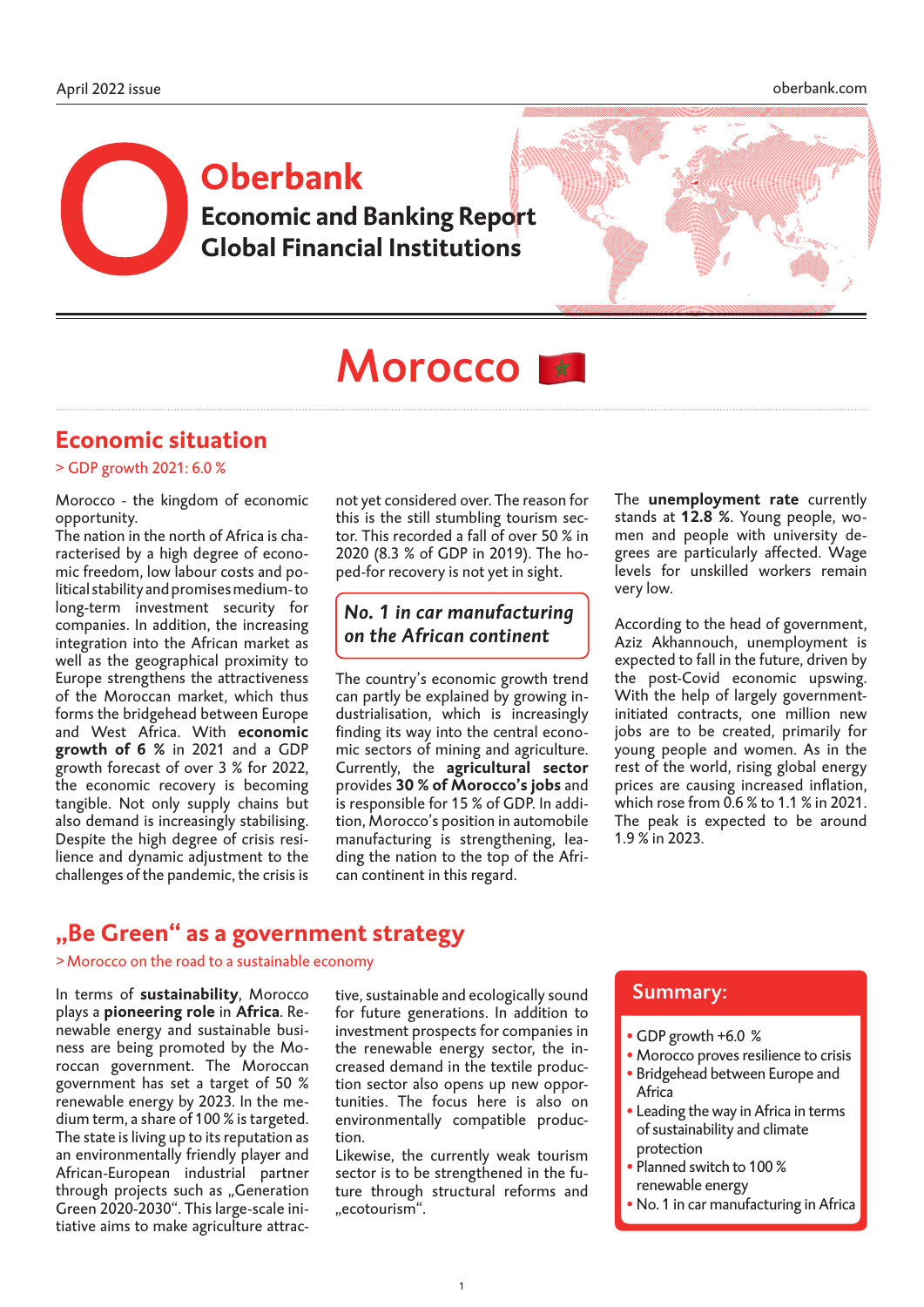| Key economic figures                                                 | 2019   | 2020   | $2021*$ | 2022*  |
|----------------------------------------------------------------------|--------|--------|---------|--------|
| Nominal GDP in billion USD                                           | 119.9  | 114.25 | 127.1   | 130.6  |
| Gross domestic product/capita at purchasing power parity in USD 7.99 |        | 7.53   | 7.95    | 8.33   |
| Population in millions                                               | 36.5   | 36.9   | 37.3    | 37.8   |
| Real economic growth in %                                            | $+2.5$ | $-7.1$ | $+4.6$  | $+3.4$ |
| Inflation rate in %                                                  | 0,2    | 0.6    | 1.1     | 1.4    |
| Unemployment rate in %                                               | 9.8    | 11.9   | 12.4    | 12.0   |
| Exchange rate DH to EUR; 1 Euro = in DH                              | 10.77  | 10.84  | 10.75   | 10.74  |
| Goods exports of the country in billion USD                          | 24.7   | 23.7   | 27.9    | 30.0   |
| Goods imports of the country in billion USD                          | 44.9   | 39.2   | 47.5    | 50.2   |

\* Preliminary forecast; Source: WKO, Wirtschaftsbericht, October 2021

# Exports/Imports

Morocco's economic relations with Spain and France are particularly intensive for historical reasons. With a share of 26.5 % and 21.1 % respectively, these are Morocco's most important export countries. With a 4.5 % share, Italy is far behind in third place. Likewise, Spain and France are Morocco's predominant import countries, ahead of China.







## Economic relations with Austria

Morocco is one of the five richest countries in Africa and, as an African state, has the most developed relationship with the EU. More than 60 % of Moroccan exports and around 50 % of imports go to or come from the EU. The strongly Western-oriented nation benefits from the economic upswing in the West, but in return is dependent on its economic situation.

#### >Morocco's exports to Austria

To a large extent, Austria's imported goods from Morocco are found in four sectors: A large part of the imported goods come from the textiles, clothing and leather goods sector (37.0 %). The textile sector is followed by the automotive sector and electronic products, each with 21.5 %. Agricultural products and foodstuffs are the fourth most important sector with a 12.7 % share of goods imports.

#### **Morocco's exports to Austria 1st half of 2021: +15.8 %**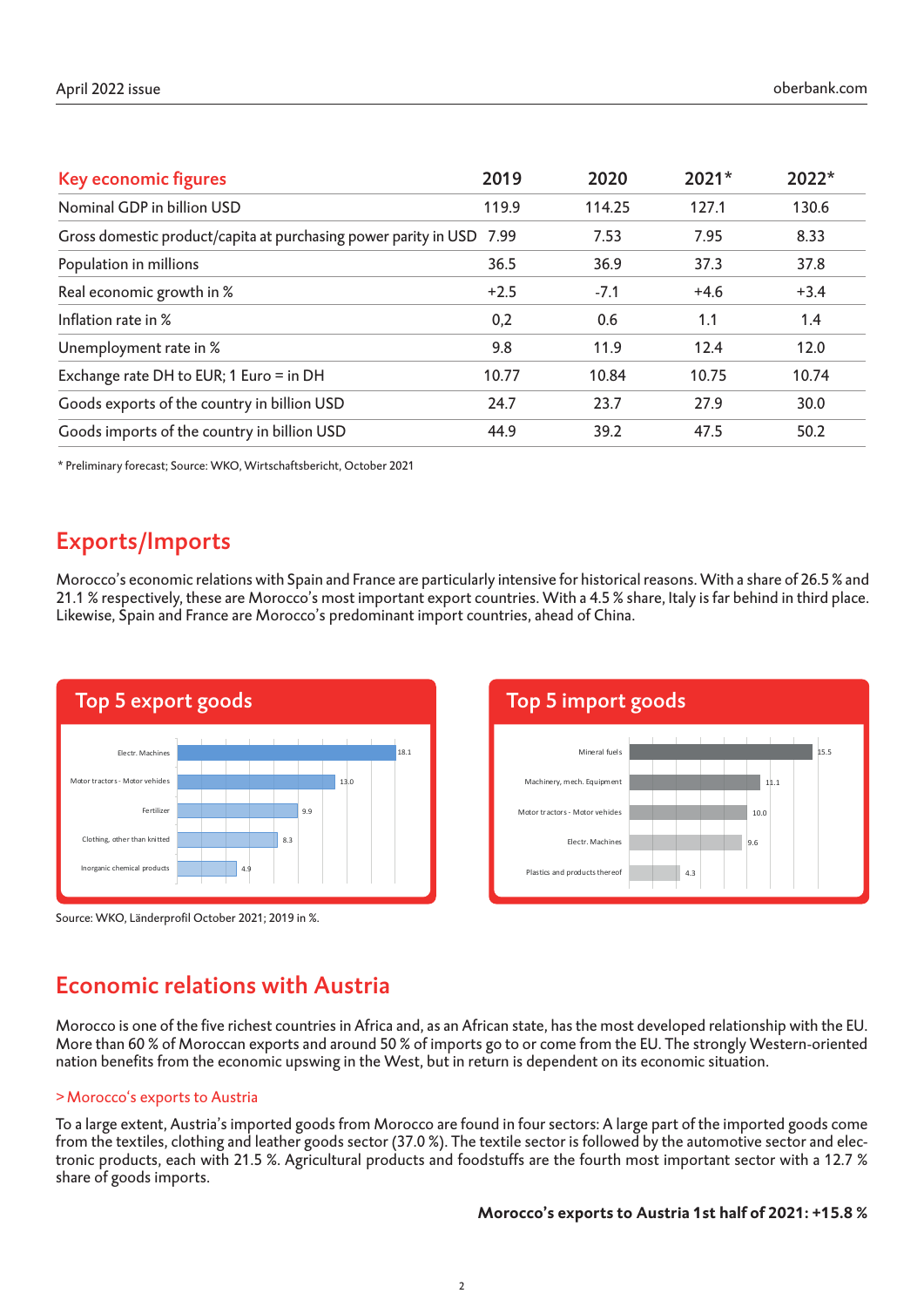#### > Austria's exports to Morocco

Over the past 20 years, Austria's exports to Morocco have increased six-fold, recording a 25 % increase in the first half of 2021 after a pandemic-related low in 2020, bringing Morocco back to pre-Covid levels. Furthermore, it can be assumed that the export figures only reflect the economic relationship with Morocco to a certain extent. Due to deliveries to Moroccan customers via French and Spanish branches of Austrian companies, Austrian exports are expected to be an additional 25 % higher.

#### **Austria's exports to Morocco 1st half of 2021: +25.0 %**



# Morocco's foreign trade



2020, change YOY, in EUR million

Imports, exports and balance from Morocco's perspective; own presentation Source: Trademap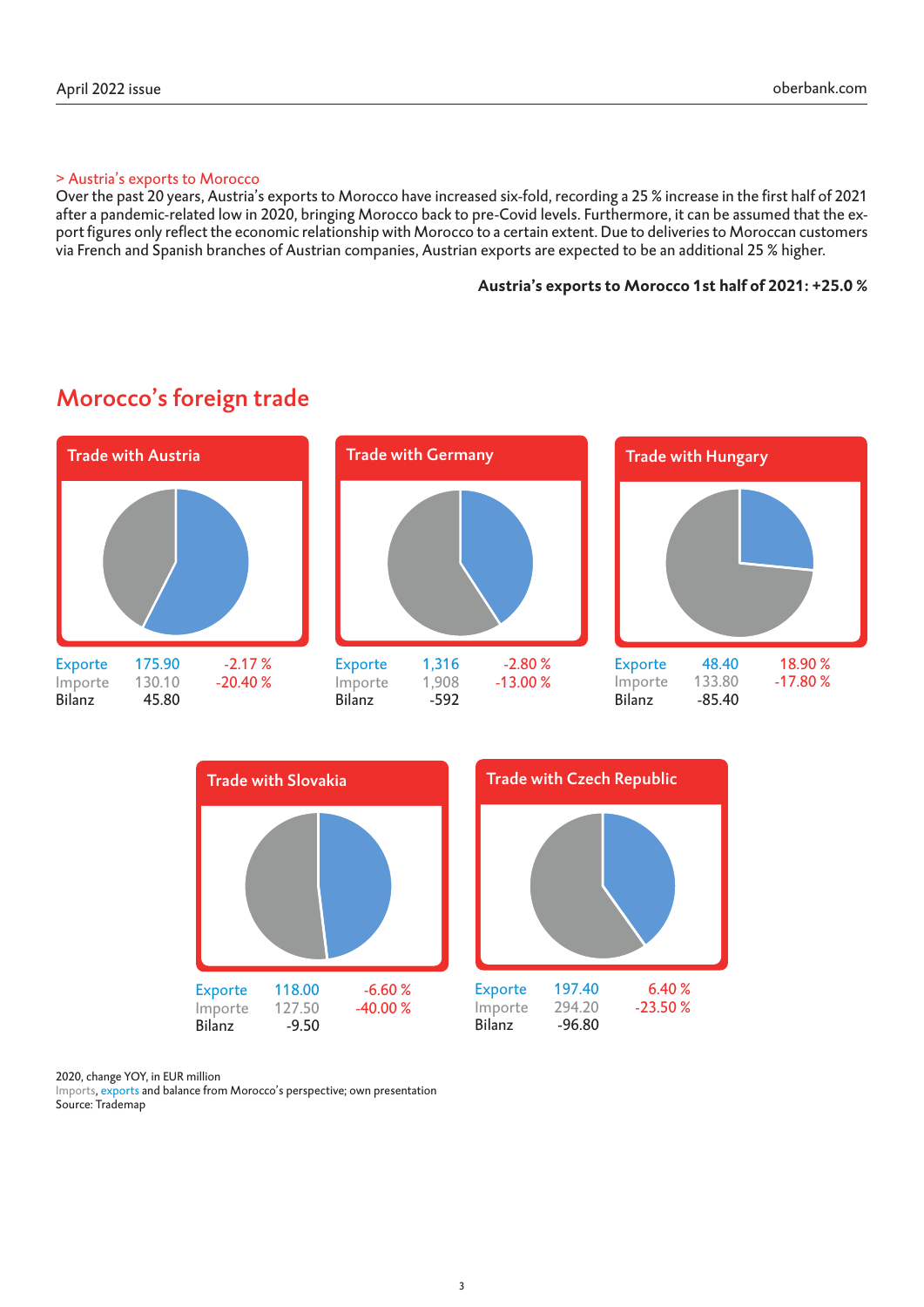# Assessment of the business environment

| Climate Change Performance Index 2022                               | Rank 7 of 64             |
|---------------------------------------------------------------------|--------------------------|
| Global Competitiveness Index 2019                                   | Rank 75 of 141 countries |
| <b>Corruption Perceptions Index 2021</b>                            | Rank 87 of 198 countries |
| Rule of Law Index (World Justice Project) 2021                      | Rank 90 of 139 countries |
| Most important goods export market ATs / DEs 2020 Rank 65 / Rank 52 |                          |

In terms of the business environment, Morocco clearly stands out in the Climate Change Performance Index 2022 with a rank of 7, underlining the country's sustainability efforts.

In In the other areas, the nation has been consistently in the midfield for years. Nevertheless, the rankings show Current rankings of Oberbank regions in the Climate Change Performance Index:

| Germany        | 13 |  |
|----------------|----|--|
| Austria        | 37 |  |
| Czech Republic | 51 |  |
| Hungary        | 53 |  |
| Slovakia       | 40 |  |

clear potential for improvement, especially in the areas of corruption and competitiveness.

## Rating Morocco

#### > Non-Investment Grade

| Agency  | Rating                 | Outlook         | Date                |                               |
|---------|------------------------|-----------------|---------------------|-------------------------------|
| Fitch   | BB+                    | <b>Stable</b>   | 20.12.2021          | Dual B ratings with stable    |
| Moody's | Ba1                    | <b>Negative</b> | 04.02.2021          | and negative outlooks for the |
| S&P     | <b>Stable</b><br>$BB+$ | 02.04.2021      | nation respectively |                               |

Source: Fitch

Morocco has been reassessed by all three major rating agencies over the past year. Fitch justifies its "BB+" rating on the one hand by macroeconomic stability and low inflation, and on the other hand by a moderate share of foreign currency debt in total government debt.

In addition, the nation has comfortable external liquidity buffers, according to Fitch. These positive developments are depressed by weak governance indicators, high government debt and high fiscal and current account deficits. Moody's decision in February 2021 to change the outlook from stable to ne-

gative, the rating agency justifies it with the pandemic-related downward developments with regard to Morocco's financial strength. The debt burden, which has been on an upward trend for 14 years, also contributes to Moody's outlook.

## Fiscal policy developments

The Moroccan Dirham (MAD) enjoys a stable reputation, but is not considered freely convertible. The foreign exchange sector is subject to government restrictions. The currency is expected to be liberalised in the coming years, although full liberalisation of the exchange rate is not expected until 2025.

With regard to support measures for the financial market, the central bank lowered the key interest rate to 1.5 % in 2020. Since then, this has been maintained and is expected to remain constant until 2023. Morocco is still considered an attractive nation for foreign direct investment.

After peaks in 2018, investments are recovering after a pandemic-related slump and already set a new record in the first half of 2021 (10.6 billion dirhams).